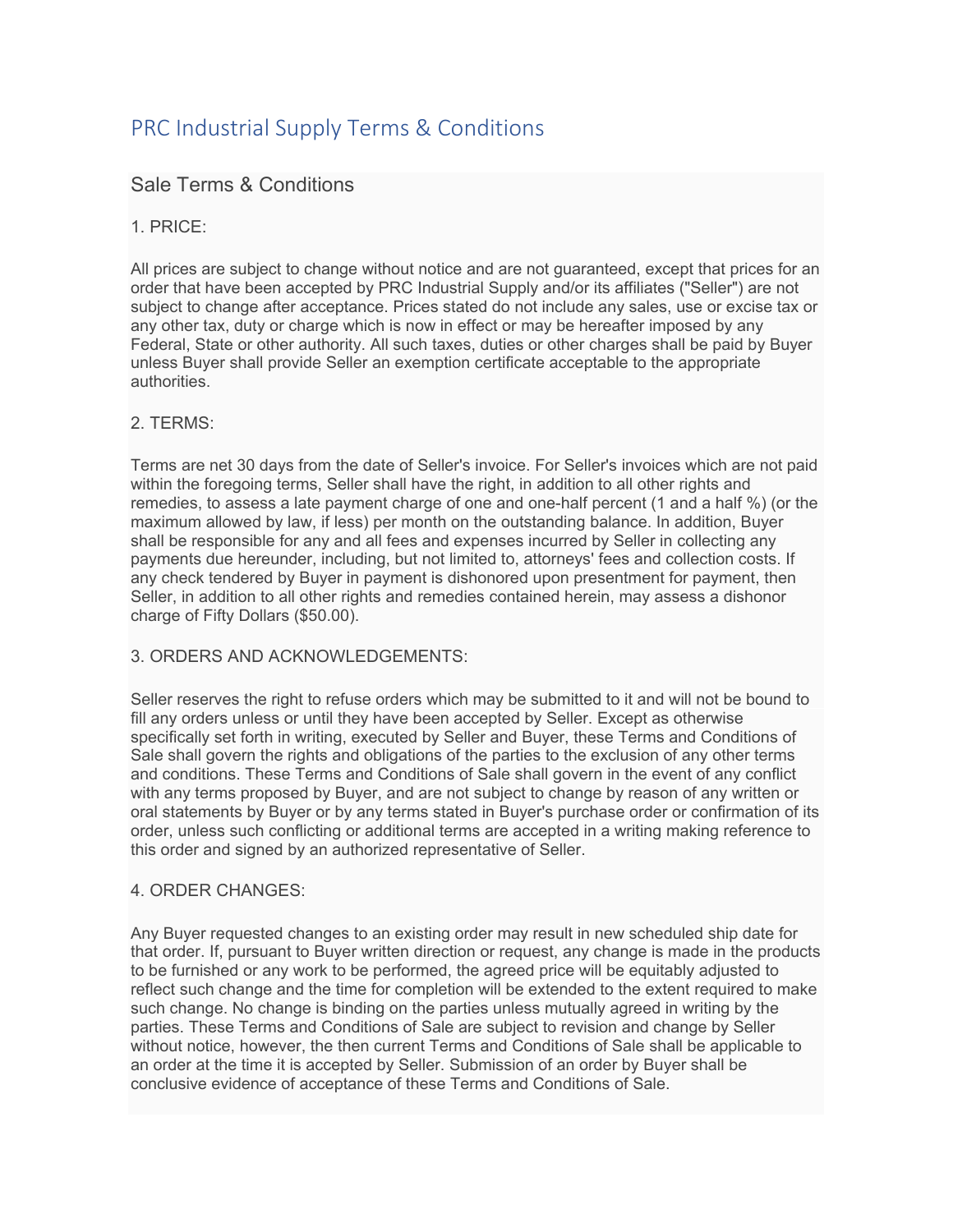## 5. SHIPMENTS:

Prices and deliveries of products are Ex Works Seller's facility. Upon delivery of shipments to the carrier, title to, and the risk of loss or damage in transit for, such shipments passes to Buyer. Shipping schedules are estimates only which cannot be guaranteed because of the nature of Seller's products, and material, labor and manufacturing conditions beyond Seller's reasonable control. Under no circumstances shall Seller be responsible for any inability or delay in meeting shipping schedules or for any loss or damage (whether direct or consequential) resulting therefrom.

## 6. CLAIMS:

Claims on prices must be submitted within seven (7) days from the date of Seller's invoice. Claims on errors in shipments must be submitted within seven (7) days from the date of delivery of the products.

## 7. RETURNS.

No products are to be returned to Seller without prior approval from Seller. Credit or replacement will only be made after a thorough inspection of the products has been made by Seller's representative and investigation shows that it is defective, or was shipped in error. A return authorization will be given to Buyer by Seller's sales representative for returnable merchandise and must accompany the shipment. Seller retains the right to apply a 25% restocking charge on returns. Unique or specialty products are not returnable.

## 8. CANCELLATIONS:

Cancellation of orders or any portion thereof will be allowed only with Seller's prior written consent and the payment of such cancellation charges as Seller may determine. Cancellation will not be accepted on products that are not regular stock, which are in the process of manufacture or customization, or are ready for shipment. Orders for unique or specialty products are not subject to change or cancellation without written approval from Seller and upon the condition that Buyer pays Seller applicable cancellation charges.

#### 9. MATERIAL AND FINISHES:

Specifications, weights, dimensions and descriptions are estimates but are not guaranteed and are subject to change without notice. Seller reserves the right to furnish materially equivalent substitutes for materials which cannot be obtained in sufficient quantities due to existing shortages. Cosmetic blemishes which do not affect performance shall not be considered a defect.

#### 10. WARRANTY.

As a distributor of products manufactured by others, Seller extends to Buyer any and all assignable warranties from the manufacturer of the product. Seller makes no warranties beyond those extended by the respective manufacturers. For products customized by Seller, Seller warrants to Buyer that such products sold hereunder shall be in compliance with the written specifications accepted by Seller. This warranty does not cover any damage or defect which arises in whole or in part from any act or omission by Buyer or by any other person or entity after delivery of the products Ex Works. Notwithstanding anything to the contrary, Buyer's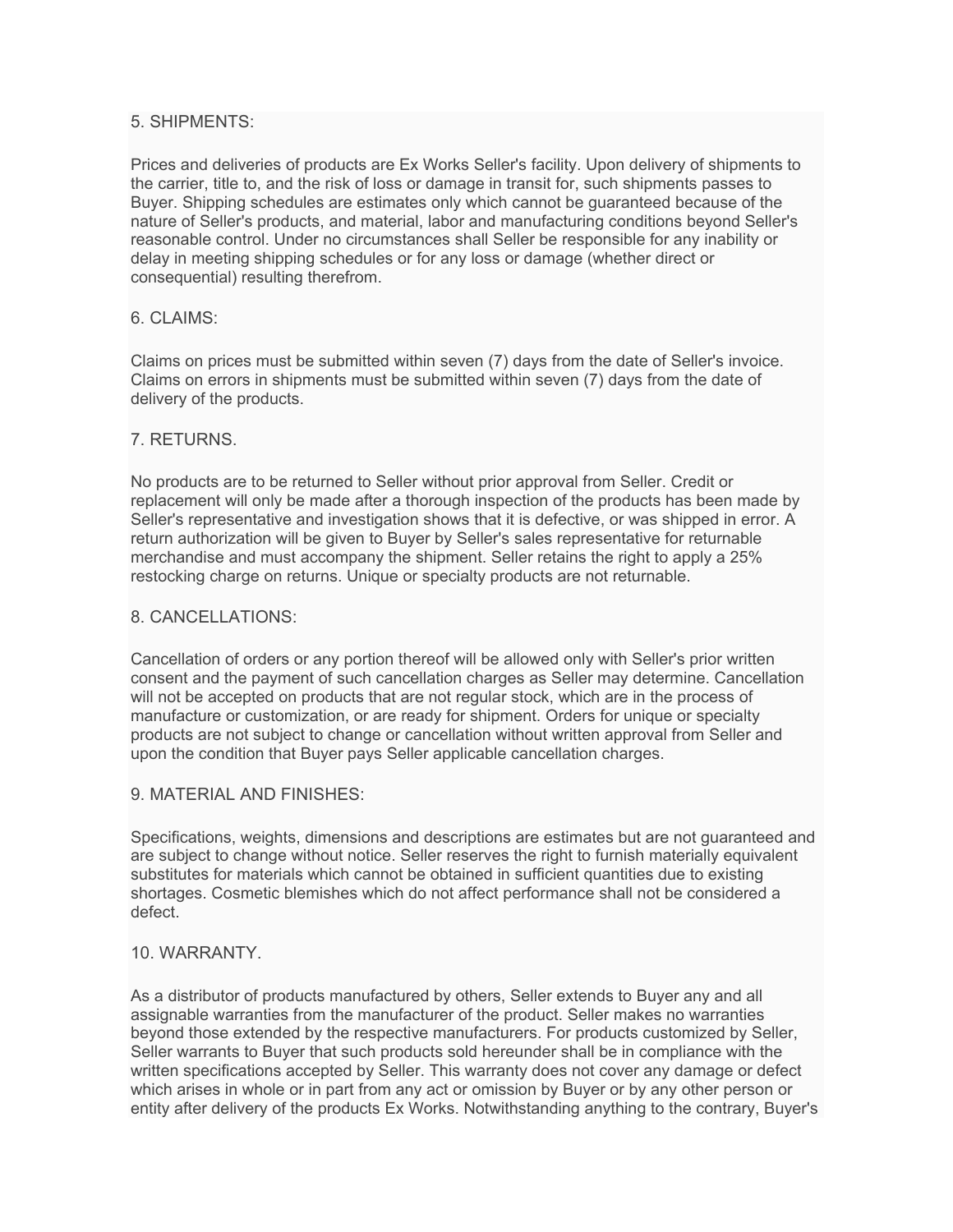exclusive remedy for Seller's breach of the warranty set forth in this Section 11 shall be limited to either repair or replacement of non-conforming products or, in the sole discretion of Seller, an adjustment in the purchase price of the non-conforming products. In no event shall Seller's liability under this Agreement exceed the purchase price of the allegedly non-conforming products.

11. LIMITATION OF WARRANTY. EXCEPT FOR THE WARRANTY SET FORTH IN SECTION 10 ABOVE, SELLER MAKES NO OTHER REPRESENTATION OR WARRANTY OF ANY KIND, EXPRESS OR IMPLIED, INCLUDING, WITHOUT LIMITATION, EXPRESS OR IMPLIED WARRANTIES OF MERCHANTABILITY OR FITNESS FOR A PARTICULAR PURPOSE WITH RESPECT TO THE PRODUCTS.

12. LIMITATION OF LIABILITY. SELLER SHALL NOT BE LIABLE TO ANY PERSON OR ENTITY FOR ANY INCIDENTAL, CONSEQUENTIAL, SPECIAL OR INDIRECT DAMAGES (INCLUDING, WITHOUT LIMITATION, LOST PROFITS OR BUSINESS INTERRUPTION LOSSES) AS A RESULT OF THIS AGREEMENT (OR THE BREACH HEREOF) OR SUCH DAMAGES SUFFERED BY ANY PURCHASER OR END USER OF ANY PRODUCTS, WHETHER ARISING IN TORT, CONTRACT OR OTHERWISE.

## 13. DEFAULT:

If Buyer shall become overdue on its account or otherwise defaults in any payment to Seller or if its financial condition shall at any time seem to Seller otherwise inadequate to warrant further shipment on an open account basis, Seller shall have the right, without liability, to refuse to accept any or all orders, to cancel any and all orders, to delay shipments to Buyer, or to require advance payment before accepting or shipping any orders.

## 14. NON-ASSIGNMENT:

Buyer shall not assign its orders nor any of its rights or obligations thereunder without Seller's prior written consent.

## 15. CHOICE OF LAW:

These Terms and Conditions of Sale and any subsequent sales agreements between Seller and Buyer shall be governed by the laws of the State of Texas without regard to its conflicts of law principles. Each party hereto irrevocably consents to the jurisdiction of the courts of the State of Texas and agrees that the exclusive venue for any suit arising from or relating to these Terms and Conditions of Sale is Houston, Texas. EACH PARTY TO THIS AGREEMENT WAIVES ANY RIGHT TO A TRIAL BY JURY IN ANY ACTION BROUGHT IN CONNECTION WITH THESE TERMS AND CONDITIONS OF SALE. The United Nations Convention on Contracts for the International Sale of Goods expressly does not apply to this sale of goods

## 16. WAIVER AND MODIFICATION:

No waiver or modification of any of the terms and conditions contained herein shall be effective unless such waiver or modification is in writing and signed by an authorized representative of Seller.